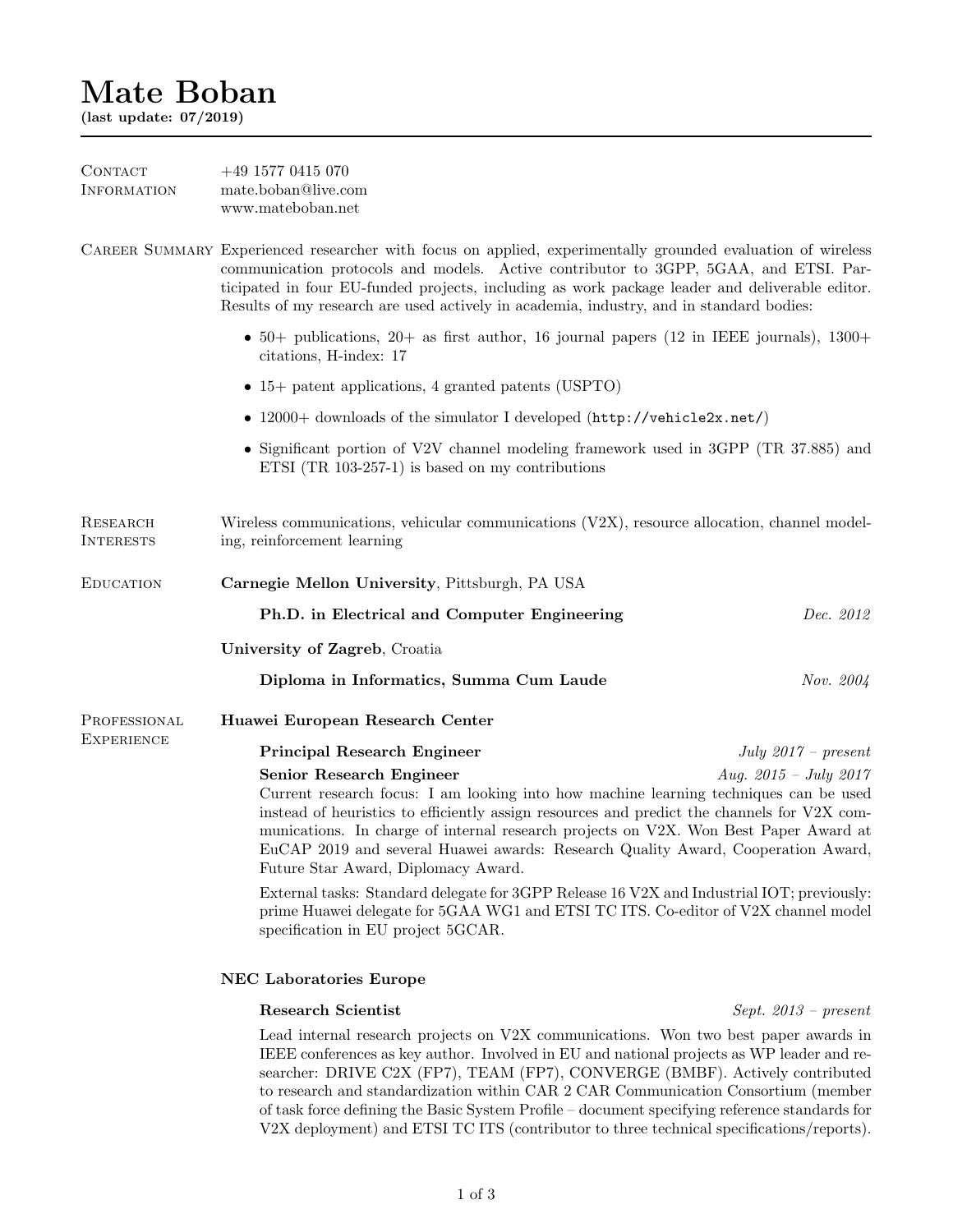#### Carnegie Mellon University[, Dept. of Electrical and Computer Engineering](http://www.ece.cmu.edu)

#### Postdoctoral Fellow Dec. 2012 – Aug. 2013

Lead a project on designing a wireless communication framework for Smart Grid. Collaborated with industrial partners on optimizing urban traffic flow through vehicular networking and mobile communications. Advised graduate students.

Carnegie Mellon University[, Dept. of Electrical and Computer Engineering](http://www.ece.cmu.edu) and University of Porto[, Dept. of Electrical and Computer Engineering](http://www.fe.up.pt)

Research Assistant Mar. 2009 – Nov. 2012

Developed, implemented, and experimentally validated an efficient vehicle-to-vehicle channel model that, for the first time, incorporated vehicular obstructions into large-scale channel modeling. Implemented the model in Matlab and showed it can scale to networks of thousands of vehicles. Designed and performed five measurement campaigns with over a hundred hours worth of on-the-road experiments to evaluate various aspects of vehicular communications. Mentored junior graduate students, including supervision of an MSc thesis. Teaching assistant on three courses in wireless networking, probability, and mobile communications.

[Apple Inc](http://www.apple.com)., Cupertino, CA, USA

|                                         | Exploratory Design (PhD Intern)                                                                                                                                                                                                                                                                                                                                                                              | $May 2011 - Aug. 2011$    |  |
|-----------------------------------------|--------------------------------------------------------------------------------------------------------------------------------------------------------------------------------------------------------------------------------------------------------------------------------------------------------------------------------------------------------------------------------------------------------------|---------------------------|--|
|                                         | Carnegie Mellon University, Dept. of Electrical and Computer Engineering                                                                                                                                                                                                                                                                                                                                     |                           |  |
|                                         | <b>Fulbright Visiting Scholar</b>                                                                                                                                                                                                                                                                                                                                                                            | Aug. $2007 - Jan.$ 2009   |  |
|                                         | University of Zagreb, Faculty of Organization and Informatics, Croatia                                                                                                                                                                                                                                                                                                                                       |                           |  |
|                                         | Lecturer/Research Associate                                                                                                                                                                                                                                                                                                                                                                                  | $May 2005 - Aug. 2007$    |  |
| <b>SKILLS</b>                           | <b>Technical</b><br>- Programming Languages: MATLAB, Java, Python<br>- Developed GEMV <sup>2</sup> , an open source V2V radio propagation simulator in Matlab, available at<br>http://vehicle2x.net/<br>- Extensive experience in experimentation, modeling, and simulation of wireless communication<br>systems<br>- Software Tools: network simulators (NS2, NS3, JiST/SWANS), Eclipse, L <sup>A</sup> TEX |                           |  |
| LANGUAGES                               | English: fluent; German: intermediate; Portuguese: basic; Croatian: native                                                                                                                                                                                                                                                                                                                                   |                           |  |
| <b>SELECTED</b><br>HONORS AND<br>AWARDS | - Best Propagation Paper Award at EuCAP 2019<br>- Huawei awards: Excellent Employee Award (2018), Science and Technology Award (2017)                                                                                                                                                                                                                                                                        | Apr. 2019                 |  |
|                                         | - Best Paper Award (1 out of 90 papers) at IEEE VNC 2014                                                                                                                                                                                                                                                                                                                                                     | Dec. 2014                 |  |
|                                         | - Best Paper Award (1 out of 375 papers) at IEEE VTC2014-Spring                                                                                                                                                                                                                                                                                                                                              | May 2014                  |  |
|                                         | - Fulbright Fellowship - U.S. Department of State                                                                                                                                                                                                                                                                                                                                                            | Aug. $2007 - Jan.$ $2009$ |  |